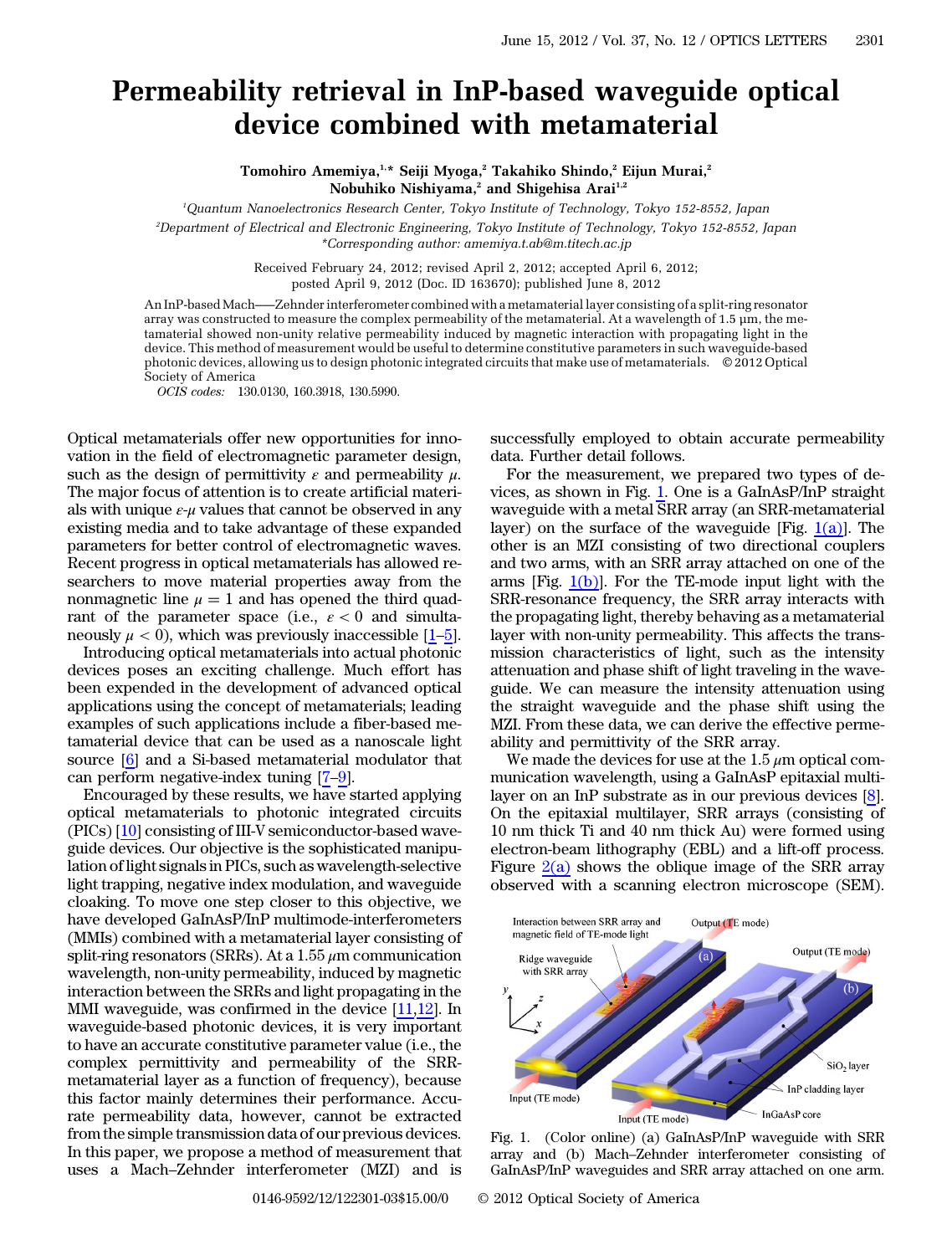<span id="page-1-0"></span>

Fig. 2. (Color online) SRRs and arms of MZI: (a) oblique view of four-cut SRRs and (c) two arms, observed with SEM. One arm has an SRR array. Three-dimensional views of (b) fourcut SRR and (d) two-cut SRR.

The *four-cut* SRR shown in Fig.  $2(b)$  was used to obtain resonance at the 1.5  $\mu$ m band frequency (193 THz), because it has a high resonant frequency owing to its small gap capacitance [\[13](#page-2-9)]. The SRR parameters were set as ring size  $= 300$  nm  $\times$  300 nm, bar width  $=$ 75 nm, bar gap  $= 75$  nm, and array pitch  $= 585$  nm.

After the formation of the SRR array, a  $SiO<sub>2</sub>$  mask (100 nm thick) for the MZI (or straight waveguide) pattern was formed on the device with plasma-enhanced chemical vapor deposition and EBL. With the  $SiO<sub>2</sub>$  mask, the device structure was formed using  $CH<sub>4</sub>/H<sub>2</sub>$  reactive ion etching. Figure  $2(c)$  shows the SEM oblique view of the MZI arms with/without the SRR array. The length of the SRR array along the arm was set to 500  $\mu$ m. In addition to these experimental samples, we prepared control samples with SRRs consisting of *two-cut* square rings [see Fig.  $2(d)$ ] with the same size as that of the *four*cut SRR. The two-cut SRR has a resonant frequency of 105 THz, which is lower than 193 THz; therefore, it does not interact with the [1](#page-1-1).5  $\mu$ m light. Table 1 shows the structure and SRR dimension of all the fabricated devices.

<span id="page-1-2"></span>In these devices, the electric field  $E<sub>x</sub>$  (parallel to the x axis shown in Fig. [1\)](#page-0-0) in each layer is given by the scalar wave equation

$$
\partial_x^2 E_x + \partial_y^2 E_x + \left(k_0^2 \varepsilon_x \mu_z - \frac{\mu_z}{\mu_y} \beta^2\right) E_x = 0 \tag{1}
$$

for TE-mode light, where  $\varepsilon_x$ ,  $\mu_y$ , and  $\mu_z$  are the diagonal elements of the permittivity and permeability tensor,  $k_0$  is

the free-space propagation constant, and  $\beta$  is the propagation constant in the device along the z direction.

In the GaInAsP/InP layers, the permeability elements  $\mu_u$ and  $\mu_z$  are 1 at optical frequency; therefore, Eq. ([1\)](#page-1-2) reduces to the normal wave equations for transverse field components  $E_x$ . In contrast, in the SRR array,  $\mu_y$  shows a non-unity value when the input light has a frequency equal to the SRR resonance frequency  $(\mu_z)$  is constant at 1). Our aim is to determine permittivity  $\varepsilon_x = \varepsilon'_x + j\varepsilon''_x$ and permeability  $\mu_y = \mu'_y + j\mu''_y$  of the SRR array. There are four unknown parameters  $\varepsilon'_x$ ,  $\varepsilon''_x$ ,  $\mu'_y$ , and  $\mu''_y$ , which can be derived using the measurement devices listed in Table [1](#page-1-1). Our method of measurement is as follows.

(I) We first determine the permittivity  $\varepsilon_x = \varepsilon'_x + j\varepsilon''_x$  of the two-cut SRR array. Permeability  $\mu_y$  can be set to 1 because two-cut SRRs do not interact with the  $1.5$ - $\mu$ m light. Therefore, we can calculate  $\varepsilon_x$  from the difference between the transmission characteristics of the device with the two-cut SRRs and those of the device without SRRs, measured for the straight waveguides (samples 1 and 2 in Table [1](#page-1-1)) and MZIs (samples 4 and 5).

(II) The x-direction permittivity  $\varepsilon_x$  of the SRR array hardly changes for TE-mode light whether or not the SRRs resonate with the light. We confirmed this with electromagnetic simulation based on finite element method. Therefore, the value of  $\varepsilon_x$  obtained for the two-cut SRRs can be used for the four-cut SRRs.

(III) Using the  $\varepsilon_r$  value, we can determine the permeability  $\mu_y = \mu'_y + j\mu''_y$  of the *four-cut* SRR array from the difference between the transmission characteristics of the device with four-cut SRRs and those of the device with two-cut SRRs, measured for the straight waveguides (samples 2 and 3) and MZIs (samples 5 and 6).

Figure  $3(a)$  shows the measured output intensities for Tigute  $\frac{\partial a}{\partial x}$  shows the measured output intensities for<br>the straight waveguides with the *two-cut* SRR array (sam-<br>ple 2), with the *four-cut* SRR array (sample 3), and with-<br>out the SRR array (sample 1). The four-c ple 2), with the four-cut SRR array (sample 3), and without the SRR array (sample 1). The four-cut SRRs maximum loss at this wavelength. The difference between the waveguides without the SRR array and that with the two-cut SRR array is shown by the loss caused by light absorption in the SRR metal. The difference between the two-cut SRR array and the four-cut SRR array corresponds to a loss caused by light absorption in the SRR metal. That is, the difference shows a net loss caused by the magnetic interaction, excluding parasitic elements such as metal absorption loss in the SRRs and lensed-fiber coupling loss in the measurement system.

Table 1. All Parameters Used in the Experiment

<span id="page-1-1"></span>

| Sample No. | Waveguide Structure <sup><i>a</i></sup> | SRR Type        | Dimensions of Individual SRR                                      | Array Pitch of SRR Cells |
|------------|-----------------------------------------|-----------------|-------------------------------------------------------------------|--------------------------|
|            | Straight ridge                          | None            | N/A                                                               | N/A                      |
|            | Straight ridge                          | two-cut single  | Ring size <sup>b</sup> : $300 \times 300$ (nm)                    | $585 \; (nm)$            |
|            | Straight ridge                          | four-cut single | Bar-width: 75 (nm) Bar-gap: 75 (nm)                               |                          |
|            | MZI                                     | None            | N/A                                                               | N/A                      |
|            | MZI                                     | two-cut single  | Ring size <sup><math>\degree</math></sup> : 300 $\times$ 300 (nm) | $585$ (nm)               |
|            | MZI                                     | four-cut single | Bar-width: $75 \text{ (nm)}$ Bar-gap: $75 \text{ (nm)}$           |                          |

"Length of SRR array on straight waveguides and MZI arms is  $500 \ \mu m$  for all samples. b Inner size of square SRR ring.